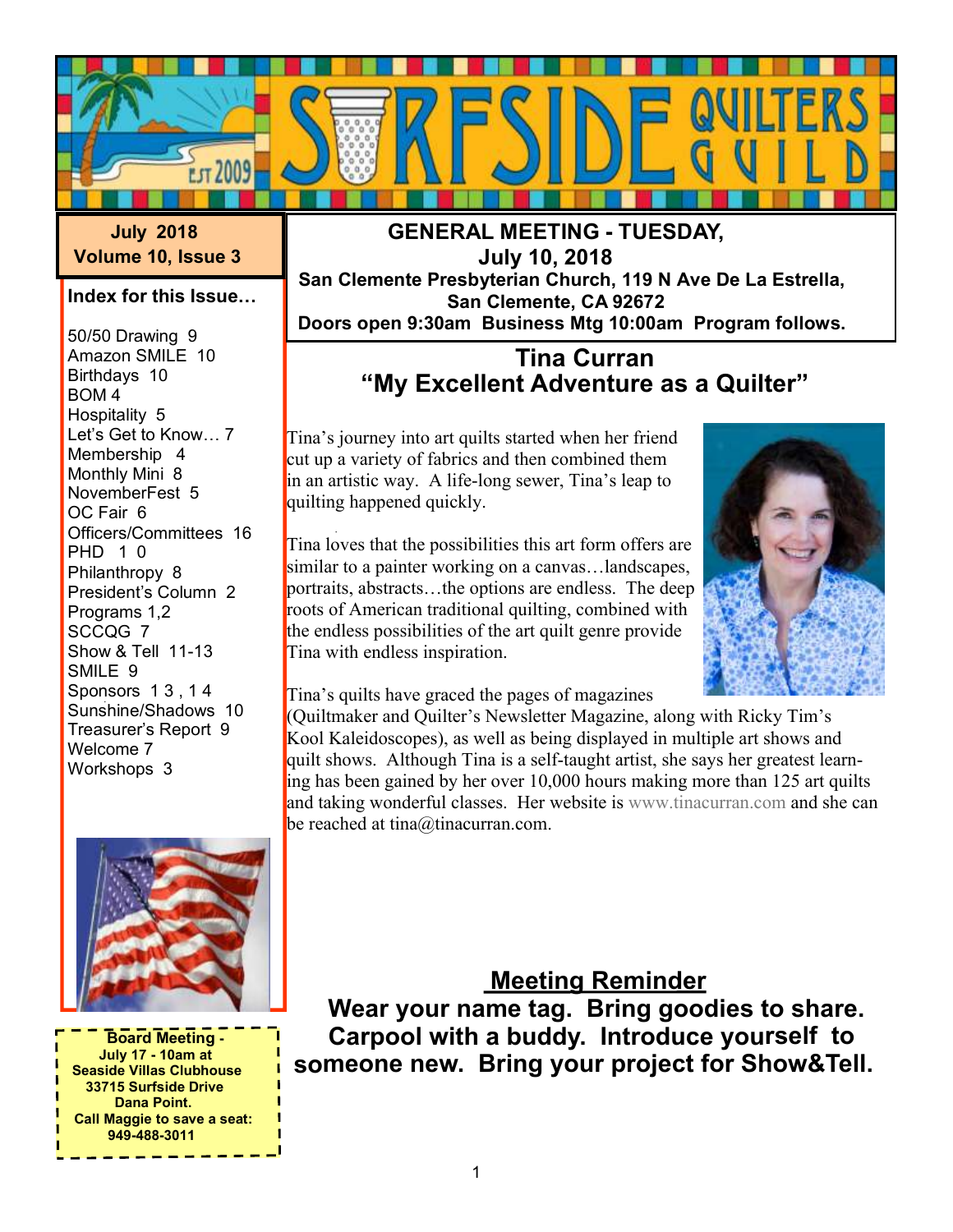## **PRESIDENT'S CORNER with Becky McDaniel**

In case you didn't already know this about me…. I love quilting so much, I even go around to other guilds and talk about my applique journey and teach classes!

When I do my trunk show, I talk about my Grandma Lamb who moved in with my family when I was 8, after my mother passed away. She was a retired home economics teacher and I was her captive student. Her sewing/tatting/crocheting lessons started before I was 8 though. I remember her joining us on a vacation in Arrowhead when I was 6 or 7 and she had brought me a pink hand crank Singer sewing machine. It wasn't even my birthday…. and, I had no clue as to why I was getting this machine that didn't really seem like a toy and I hadn't asked for it…. and, had no clue as to what to do after she left…darn, I wish I had kept it.



Becky McDaniel

 I now have grandchildren of my own and feel the need to pass on my sewing/quilting passion to them as well. So, I was thinking about this since it is summer already and I haven't given a sewing lesson lately to my oldest granddaughter, Sydney, in a while. Then I thought….I bet there

are other grandmothers in our guild that might be interested in a free **"Bring your little quilters to a Surfside SewCial"**! So, I brought this up in the June Board meeting and they loved the idea. We thought we should put an age minimum of 6 years old.

We checked schedules and have come up with **Thursday, August 9, 2018 at 10 AM.** We will limit the class to 10 Surfside members with their 10 little quilters. I am putting together a simple machine applique pillow that I will have directions for and will bring to the July meeting for sign-ups.

I am really excited to bring this to our Surfside community and look forward to a fun day.

!

# **Future Speakers - Surfside Quilters Guild**

# **2018 -2019**

| <b>July - 2018</b>    | <b>Tina Curran</b>      | www.tinacurran.com                                            |  |
|-----------------------|-------------------------|---------------------------------------------------------------|--|
| <b>August - 2018</b>  | <b>SQG Demo Day</b>     | Mary Arter, Judy Killberg, Odette<br>Osantowski, Linda Rigdon |  |
| Sept - 2018           | <b>Annie Unrein</b>     | www.byannie.com                                               |  |
| Oct - 2018            | Lyn Mann                | www.quiltsbylyn.com                                           |  |
| Nov - 2018            | <b>NovemberFest</b>     | www.surfsidequiltersguild.com                                 |  |
| Dec - 2018            | <b>Member Showcase</b>  | <b>Monica Shafer Trunk Show</b>                               |  |
| Jan - 2019            | <b>Jennifer Rapacki</b> | www.jenniferrapaki.com                                        |  |
| Feb - 2019            | <b>Jill Finley</b>      | www.jillilystudio.com                                         |  |
| Mar - 2019            | <b>Pam Hadfield</b>     | www.mamapquilts.com                                           |  |
| <b>April 9 - 2019</b> | <b>Diane Ricks</b>      | www.dianericks.com                                            |  |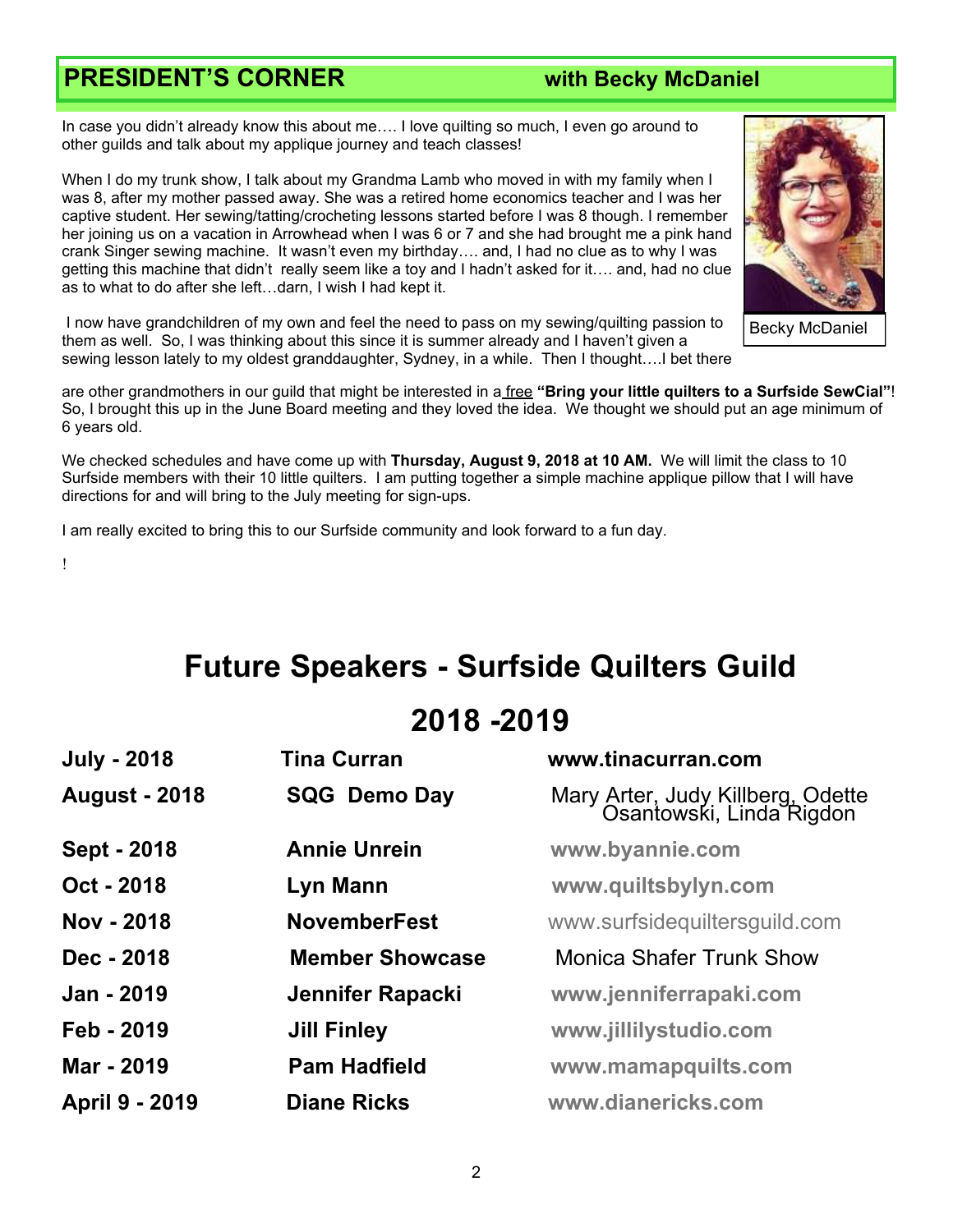We had a fun time on June 13 at our SewCial. Judy Kamman taught us how to make beautiful button bracelets for our NovemberFest boutique. Please join us on August 15 at the San Juan Mobil Estates to create items for our NovemerFest raffle and boutique. Kits will be available, or bring your own project. We always have fun sewing and socializing.



**On July 11** Tina Curran will teach her Whimsical Garden Workshop. Create a beautiful quilt by making a pieced background, fussy cutting flowers (from floral fabrics), adding cut stems and then fusing down and raw edge appliqueing all the flower heads and stems to the background. Flower head kits will be available. See her award winning work at www.tinacurran.com.

**On September 12** Annie Unrein will be giving us a workshop on her Ultimate Travel Bag. Learn the secrets to making bags that look like you bought them - not like you made them.

 Annie will share techniques like installing zippers, making adjustable carrying straps, and more. The perfect travel companion, this functional bag is carry-on-compliant and sure to turn heads wherever you go.



**On October 10** we have Lyn Mann and her No Ugly Fabric Workshop where students bring and share fabric squares to create simple scrap quilt. Learn how to make any fabric look great, depending on what you put with it, and have a really fun day. Check out Quiltsbylyn.com

**Workshops are held at San Juan Mobile Estates, 32302 Alipaz, San Juan Capistrano, (turn south from Del Obispo Street; the Estates is located about 1/2 mile down on left side), 9:30 to 3:30 on the Wednesday following the SQG general meeting unless otherwise noted.**

**>Any kit or book fees are payable directly to the teacher. The workshop fees are \$40.00. Non-member fees are \$50.00. Please make checks to Surfside Quilters Guild; the bank will not accept SQG.**

**>SQG members have first priority for workshop reservations until the break at the Previous general meeting. Non-members are put on a waiting list and, following the break, will be confirmed to attend .**

**>If you have a reservation but are unable to attend, please attempt to find someone to fill your space and advise Vivien Hawker by e-mail ASAP. Refunds are available until the break of the previous month's general meeting.**

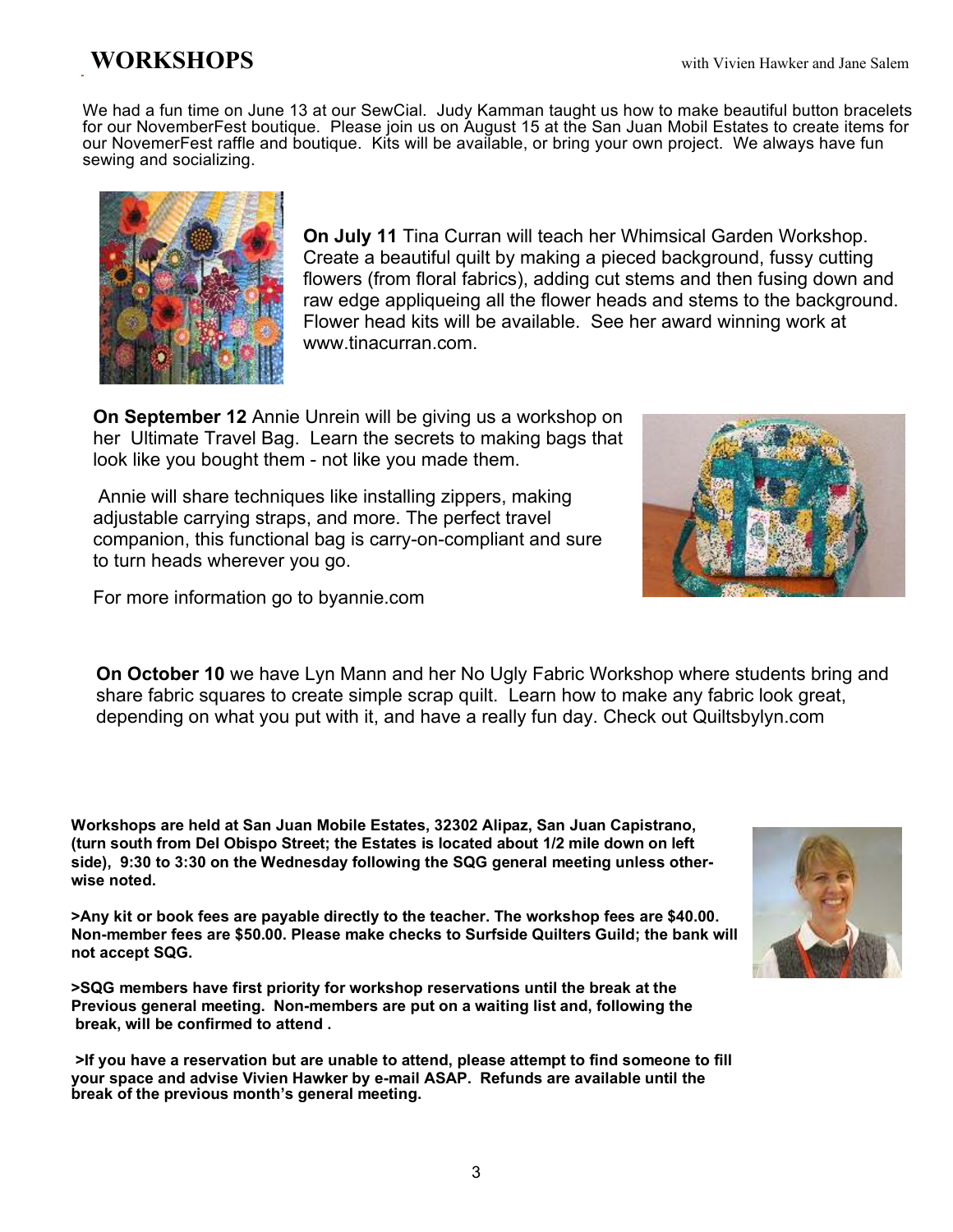## **Block of the Month Block of the Month with Janis Toman and Vickie Janis**

### SQG Block of the Month #3 Moby Dick



Welcome to the third Block of the Month for 2018- 2019. The Moby Dick block measures 6.5: high and 15.5" long, unfinished. (Moby is 13" long.)

Reverse the whale on the fusible so he swims from the left to the right. This month is easy and quick to finish. Bedazzle Moby with rickrack, buttons, or….? Be creative and have FUN. Stop by our table at the July meeting or email us for the pattern.



### **MEMBERSHIP**

with Judy Nunn

**Membership renewals are complete; thank you for your renewal. We currently have 193 members. A special welcome to our new members Adela Carrete, Jan Smith, Cheryl Koziol, Stephanie Ingle and Yvonne Bell.** Our Directory is being created by **Ruth Johnson!** We plan to be able to distribute the new Directory in July or August.

June 12, 2018 General Meeting:

 Members present - 117 Guests - 11 New Members - 5 Total at Meeting -133 Total Current Members - 193

A special thanks to our Membership table helpers in June: Katie Dunbar, Katy Lillie, Tania Owens and Linda Warzyca. And an extra thank you to Robin Free for her assistance with creating the deposit worksheet for our Treasurer the last 3 months.



Bernina Embroidery machine with software designs and thread. \$200. Call Heather Grummer at

818-294-5966 (San Clemente)

Did you know we will print sewing related ads in the newsletter for a small fee? This can include fabric, machines, work tables,tools, etc.

Joann Bishop, Newsletter Editor

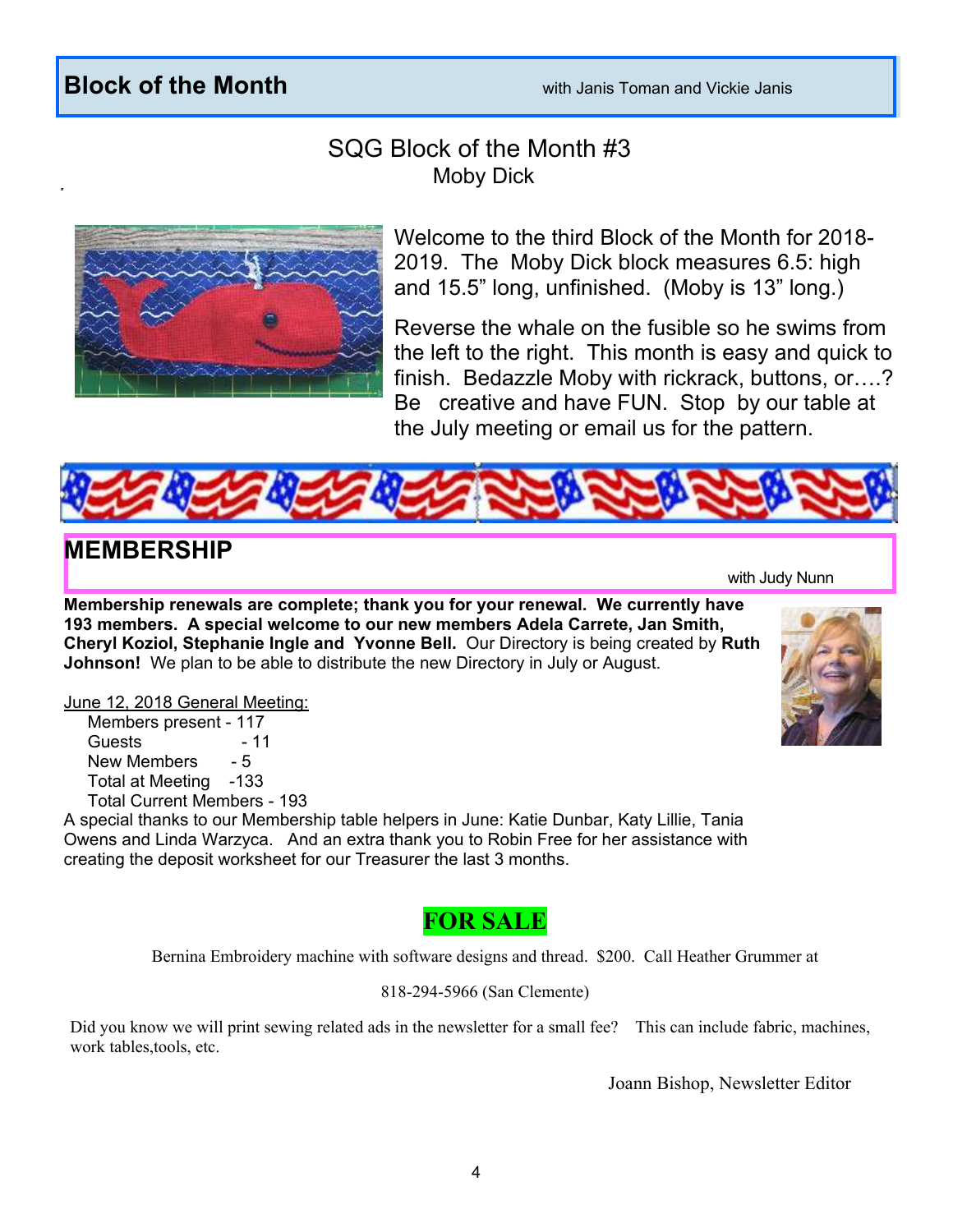NOVEMBER FEST Chair - **Charlotte Runyan** [carunyan2004@aol.com](mailto:carunyan2004@aol.com) 949-436-2208C

Boutique - **Judy Kamman** 949-582-8140 Quilt Auction - **Cathie Opila** 949-8872742C

Raffle Baskets - **Mary Arter** 585-750-0736C

### **Raffle Baskets ~ with Mary Arter**

Thanks to your creativity and generosity, we are on our way to the goal of more than 30 November Fest raffle baskets! Thank you to those who have already signed up to create a basket or donated items for a basket. There's still plenty of time left to participate!

Here's a reminder of how you can help:

- 1. Create a themed basket. Do this with your friendship group or by yourself.
- 2. Donate items for Guild-sponsored baskets. We're looking for items that fit the following themes: **Try Something New** (kits, patterns, supplies, etc. for non-quilting crafts), **Patriotic** (USA and red/white/blue items including fabrics, notions, decorative items), **Little Ones** (fabrics, clothes, toys, games, crafts, etc. for babies and toddlers).
- 3. Donate empty baskets. Do you have empty baskets taking up space? Donate them to be filled for raffle baskets!

**Come see me** at the July 10 General Meeting to **sign up** to create a basket, **get a list** of theme ideas, and **donate** items for Guild-sponsored baskets or empty baskets.

### **Auction Quilts ~ with Cathie Opila**

I am thrilled to be in charge of the NovemberFest Quilt Auction this year. The auction is very exciting and generates a large percentage of our income from the Fest.

Would you or your friendship group consider donating a quality quilt to be auctioned? Please contact me a[t cathieopila@gmail.com](mailto:cathieopila@gmail.com) or 949-887-2742 if you have questions, or a quilt.

The Boutique is starting to progress. We had a fun day at the June SewCial. Thanks to the Bobbinetts and Woolies friendship groups who attended and also to the ladies who have taken Button Bracelet kits as well as the Fabric Bowl kits.

Kits will be available to sign out at the boutique table and at the SewCial. I'd love to have other friendship groups join in the fun with their projects.

Together we can have another successful Boutique for the Guild.

### **Boutique ~ with Judy Kamman**



Judy prepares the button trays for bracelet making at the June SewCial.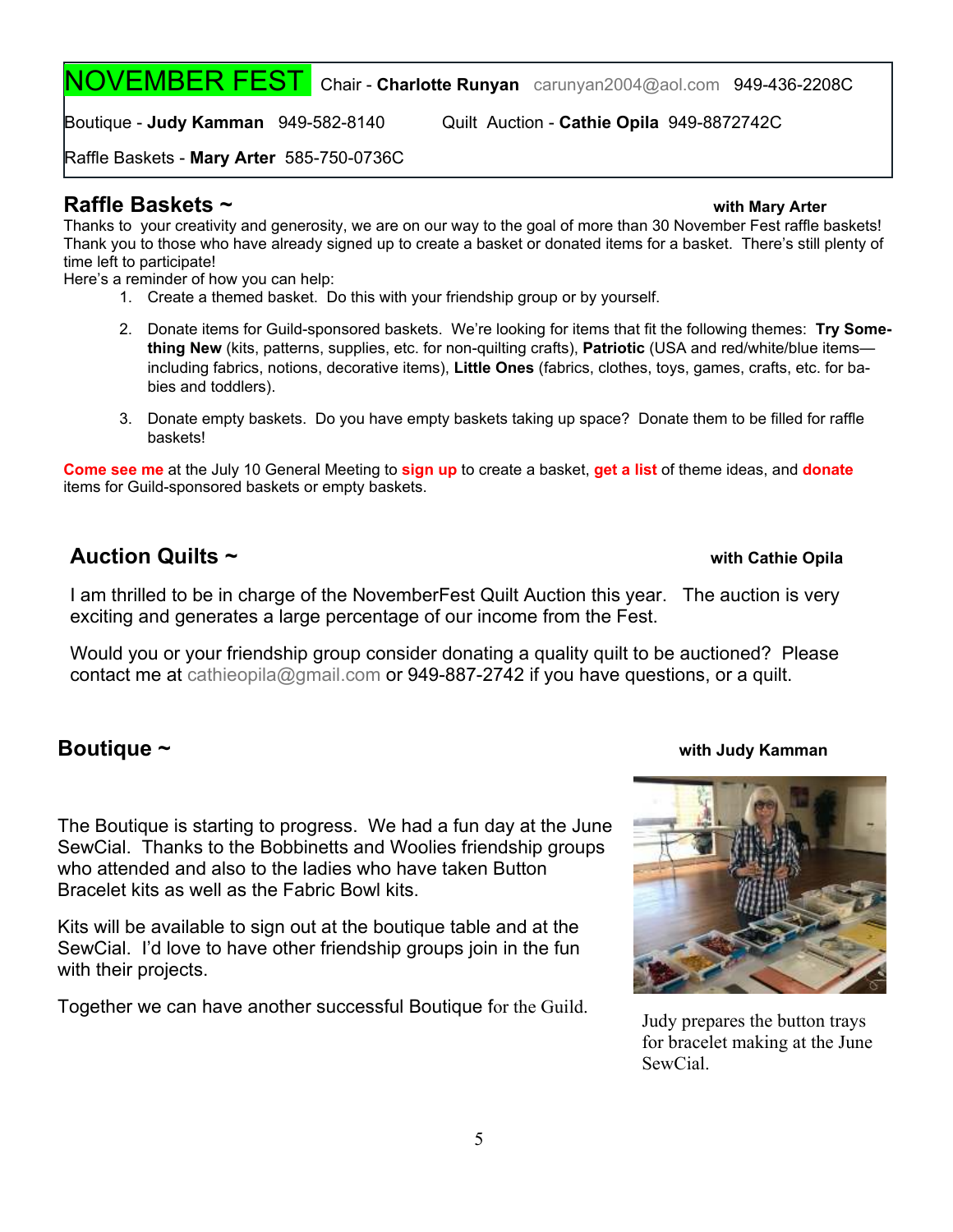### **SOUTHERN CALIFORNIA COUNCIL OF QUILT GUILDS** with Nancy Ota

The Southern California Council of Quilt Guild meets four times a year. The next meeting will be held on Saturday, July 14 at the Andrews Presbyterian Church, 4575 Auhay Drive, Santa Barbara, CA. The 10 AM meeting will be hosted by the Coastal Quilters of Santa Barbara,/Goleta. The topic is "Leadership Roundtable for Guild Officer."

Everyone from President, Program Chairs, Secretary, Membership, Treasurer, Newsletter Editor, Parliamentarian, Website Master, and Events Chair (such as quilt shows and teas are encouraged to attend as valuable information is shared about each particular office. The breakout groups will be guided by individual SCCQG officers.

Our President Becky McDaniel will attend.

It's time to reflect on the Hospitality table. Hope you all enjoyed the ocean theme. Did the hermit crab make you smile? It goes without saying the table would be empty, without your participation. Please bring something you would like to share with quilting friends. If you need assistance, please let me know or one of my team members.

Please pick up your empty container or tray after each meeting, as we have no space to store them. We certainly do want to get them back to you.

The drawing for the tropical gerbera daises arrangement was won by Mary Jayne Bellamy.

### **PUBLICITY - SUMMERTIME FUN AT THE FAIR EXAMPLE AT A SHARY WAS INTERNATED WITH Sharon Whelan**

Summer is here and it's time for FUN! Surfside will host our 9<sup>th</sup> annual exhibit table at the OC Fair in Costa Mesa on FRIDAY, July 27, NOON to 9 PM. We need more volunteers to sit in our AIR-CONDITIONED booth for 2 ½ hour shifts and chat with fairgoers about our guild's activities plus tips and techniques you utilize in your quilting projects.

I will provide volunteers (and their driver) with FREE admission and parking passes. Once parked, transportation to and from the volunteer gate is included. You are welcome to enjoy the rest of the fair before and after your volunteer shift. Please contact me by email at [sharonellenwhelan@gmail.com](mailto:sharonellenwhelan@gmail.com) to sign up for a shift. My phone numbers are in the Directory if you have any questions.







**HOSPITALITY with Kathryn Firman, CeCe Bowe, Debbie Knutson, Joan Provance**

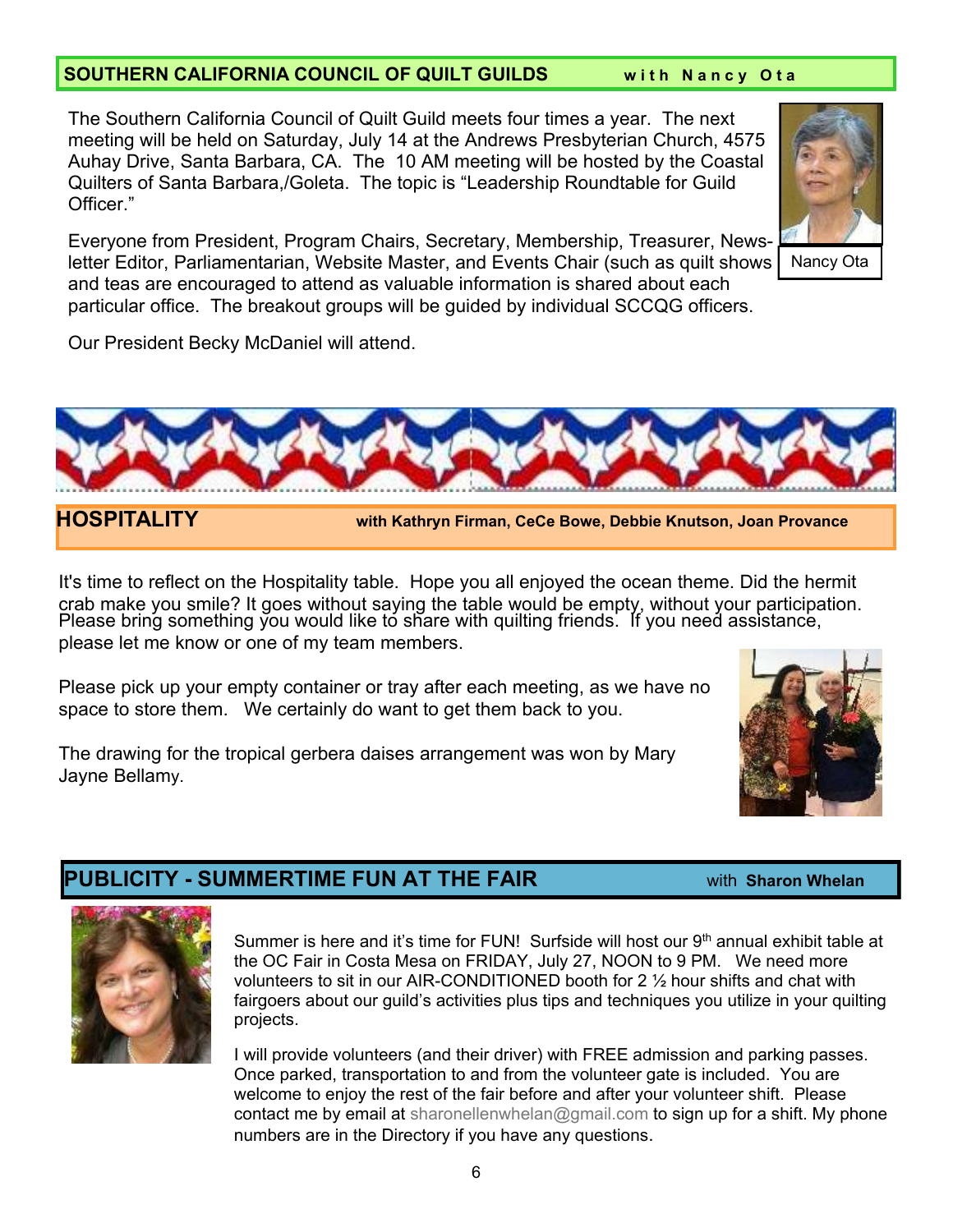## **Let's Get to Know... Mary Arter <b>With Susie Russell** With Susie Russell



 If you haven't met Mary Arter yet, you will soon! Mary is a new member of Surfside Quilters Guild and is off and running as Co-chairperson for Philanthropy and Chairperson of the Raffle Baskets for the NovemberFest. Having joined in September she is fast making her mark as a leader. We are so glad to have this talented lady join us.

 Mary is the mother of two adult girls and one adult son. She is also the grandmother to 4 month old twins. She was born in Wisconsin and attended Purdue University in Indiana where she met and married her husband. After graduating, Mary relocated with her husband to Rochester, New York. She worked for 35 years as a chemist and in management for Eastman Kodak until retiring recently.

 Mary has been quilting since the 1990's and continues to enjoy other needle arts such as knitting, crocheting, embroidery, and cross stitching. She even has time to teach a few classes each month at Michael's in San Clemente.

 Mary's family knows she is one never to say "no". They call her the ultimate soccer mom because for years she headed up various soccer leagues while her girls enjoyed the sport. This ultimately lead to her being the president of the Travel Club and Travel League of Rochester, New York which had 8000 kids in the league. When her children heard that she had agreed to take on two positions on the SQG board their response was "Of course you are!".

 Mary likes to hike in the trails of San Clemente but I have learned that grass doesn't grow under this active and talented lady's feet. Please take time to meet Mary!

**WELCOMING** with Angela Miller, Hiroko Moriwki

Stop by the Information table to see what is happening! We have names of long arm quilters, area businesses that help us enjoy our sewing time, and quilt guild show updates. If you have information about quilt happenings, this is a good place to post the news.

Do you need to have your photo taken for our directory? We are now the place to sign up for your picture. We'll take one in a snap.

Let us know if you are looking to add to your friendship group. Someone may drop by looking to join your group.

We'd like to welcome our new members! Want to know how to join in guild activities? We can answer your questions to help you enjoy our quilt community, from helping with our philanthropy group to sewing along with others as you complete your PHD (projects half done).

This is a great place to find out how you can get more involved in Surfside Quilters Guild. Isn't quilting fun?

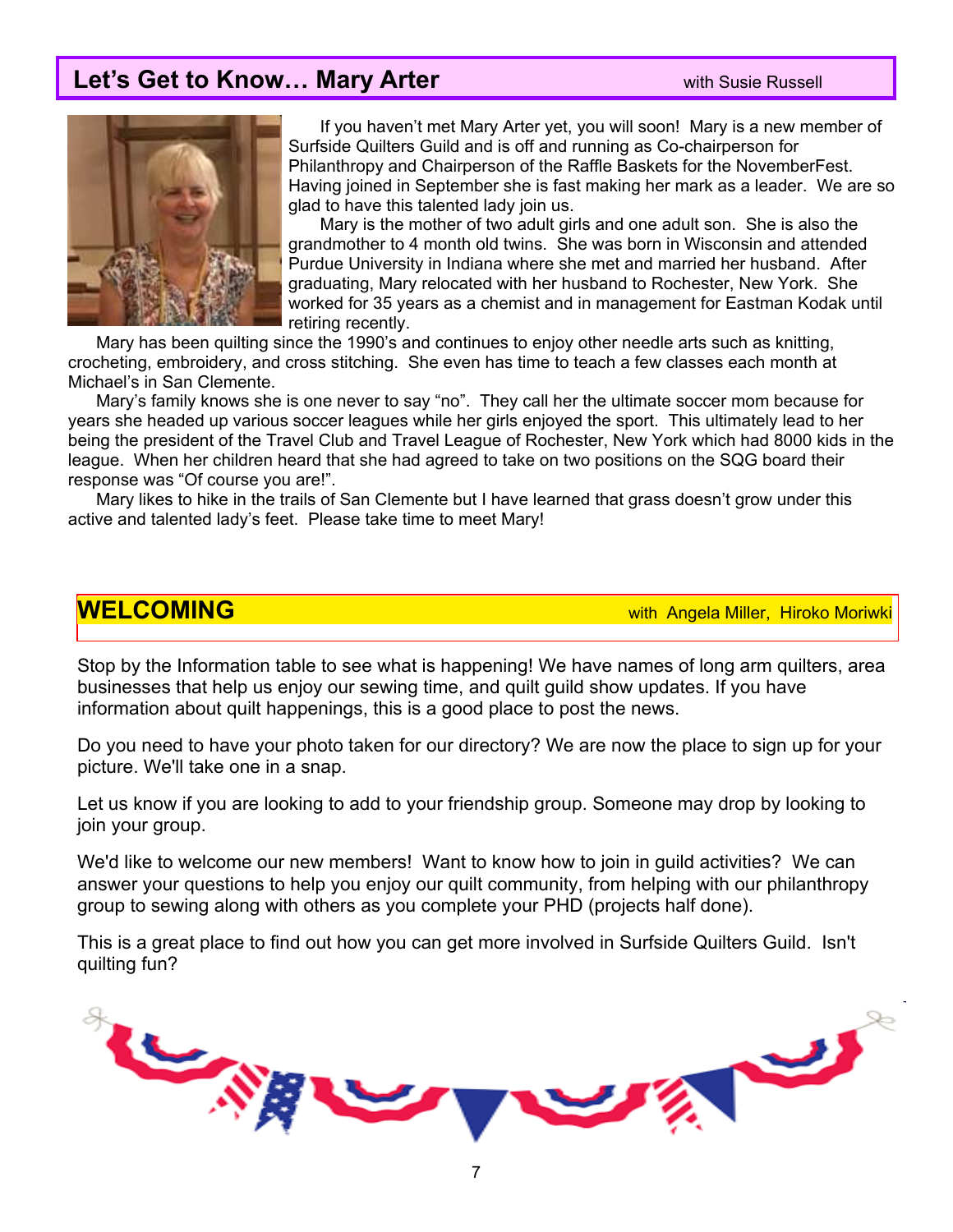# **STASHBUSTERS - PHILANTHROPY with Mary Artur, Linda Chiu**

### **WEDNESDAY**, **July 18 , 2018 10 AM - 2:00 PM SAN CLEMENTE PRESBYTERIAN CHURCH 119 AVENIDA DE LA ESTRELLA in SAN Clemente**

Thank you to all guild members for your support of Philanthropy. Your beautiful work is always appreciated by the folks who receive your quilts.

Do you want to make a quilt for Philanthropy but aren't sure what to make? We are always in need of baby quilts and lap size (roughly 40 inches by 40 inches) quilts. We can use larger quilts, too, but many of our groups prefer small quilts. Use your own fabric or take advantage of our stash of donated fabrics.

We will have quilt top kits at the July 10 General Meeting. Stop by our table, take a kit home and assemble the top. We also will have quilted tops that need the binding added.

Whether it's one of our kits or your own design, you can bring completed tops to us at any General Meeting. We'll add the batting, back, and binding, and make sure it finds a good home. Or, you can do the quilting and binding and bring us the finished quilt—whatever you like to do—you do you!

We will have our Christmas in July fat quarter sale at the July General Meeting--\$1 per fat quarter—come and see our great selection of holiday colors and prints!



Judy Nunn is congratulated by Vivien Hawker on winning the free Workshop class. Judy has one year to choose a workshop of her choice. Tickets are \$1 each or 6 for \$5.

**MONTHLY MINI with Janis Toman, Sheri Hill, Nancy Northrup**

This month's Mini is made by Nancy Ota from her pattern Zip It with instructions for four sizes, this being the largest size. It is made from Pet Screen, available in hardware stores in black. Colored screen is available at some fabric shops.

The fabrics here are hand dyed with screen printing from Charlene Younkers f Rainbow Resource in Albion, Ca. Nancy wrote the pattern in 2002 and the pattern is still selling. Quilting is sew much fun as it has introduced her to wonderful people. The bag includes the pattern.

Congratulations to Janice Tsuma, who won the Orange Peel Bag made by Becky McDaniel in June.

Tickets are \$1 each or 6/\$5.00

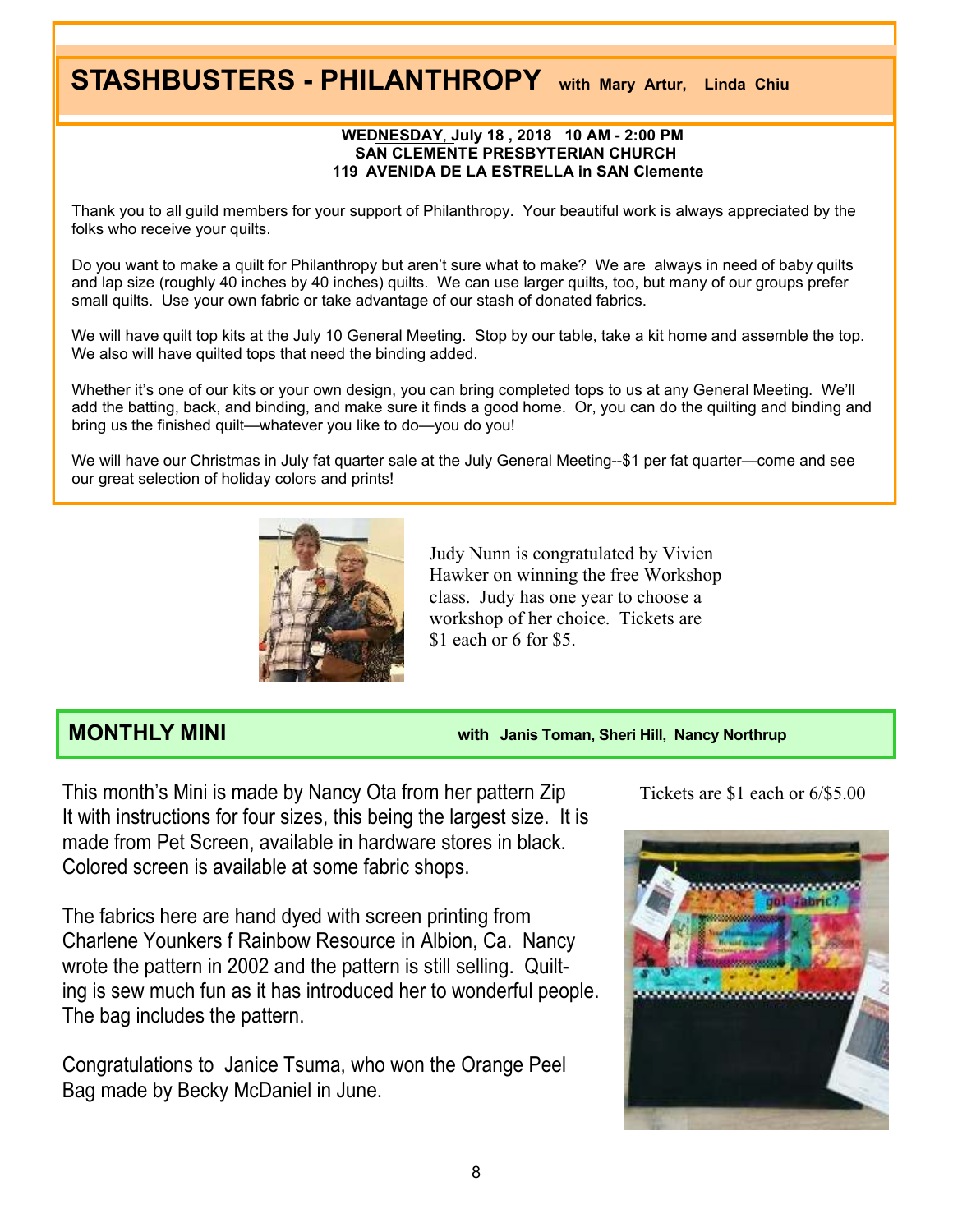## **MAY 2018 TREASURER'S REPORT**

Deanna Garcia 949-305-1343



### with Mary Freedman



| <b>Beginning Balance:</b><br><b>INCOME</b> | \$54,643.10 |
|--------------------------------------------|-------------|
| Donations                                  | 185.00      |
| Guests                                     | 10.00       |
| 50/50                                      | 66.00       |
| Membership                                 | 5,350.00    |
| <b>Monthly Mini</b>                        | 77.00       |
| Philanthropy                               | 123.00      |
| <b>Recycled Mags</b>                       | 11.25       |
| Smile/Amazon                               | 37.78       |
| <b>Special Events: Retreat</b>             | 2,160.00    |
| Sponsors                                   | 100.00      |
| Workshops                                  | 315.00      |
| <b>Workshop Drawing</b>                    | 21.00       |
| <b>TOTAL INCOME</b>                        | 8,452.03    |

### **EXPENSES**

| Facilities             | 300.00   |
|------------------------|----------|
| Fabric Fun             | 49.03    |
| <b>Operations</b>      | 15.00    |
| Philanthropy           | 704.00   |
| Special Events/Retreat | 2,849.84 |
| Treasurer              | 6.70     |
| <b>Workshops</b>       | 309.16   |
| <b>TOTAL EXPENSE</b>   | 4,233.73 |

**Ending Balance \$58,861.40**

Respectfully Submitted, Deanna Garcia Treasurer, Surfside Quilters Guild 2018-2019





 Claudia Redfern enjoys her winnings with Becky McDaniel.



Mary Freedman

**Tickets are \$1 each or 6 for \$5.**

Please remember to bring smaller bills; it makes the transaction go much faster.

## **WEAR YOUR NAME TAG**

**Diane Brewer** won a Kaffe Fassett jelly roll (donated by President Becky) in the name tag drawing, Be sure to wear your name tag to enter the drawing, held at the end of the meeting. Membership Chair **Judy Nunn** drew the lucky winner.







Don't forget to use SMILE at Amazon to benefit Surfside Quilters Guild.

- 1. Go to www.smile.amazon.com.
- 2. Log into your Amazon account using your email address and your password.
- 3. Choose a charity. Put Surfside Quilters Guild into the search line
- 4. Click the yellow box that says SELECT.
- 5. Shop and generate donations to the guild. Questions? Contact Monica Shafer monicaeshafer@gmail.com 949-362-5524



Monica Shafer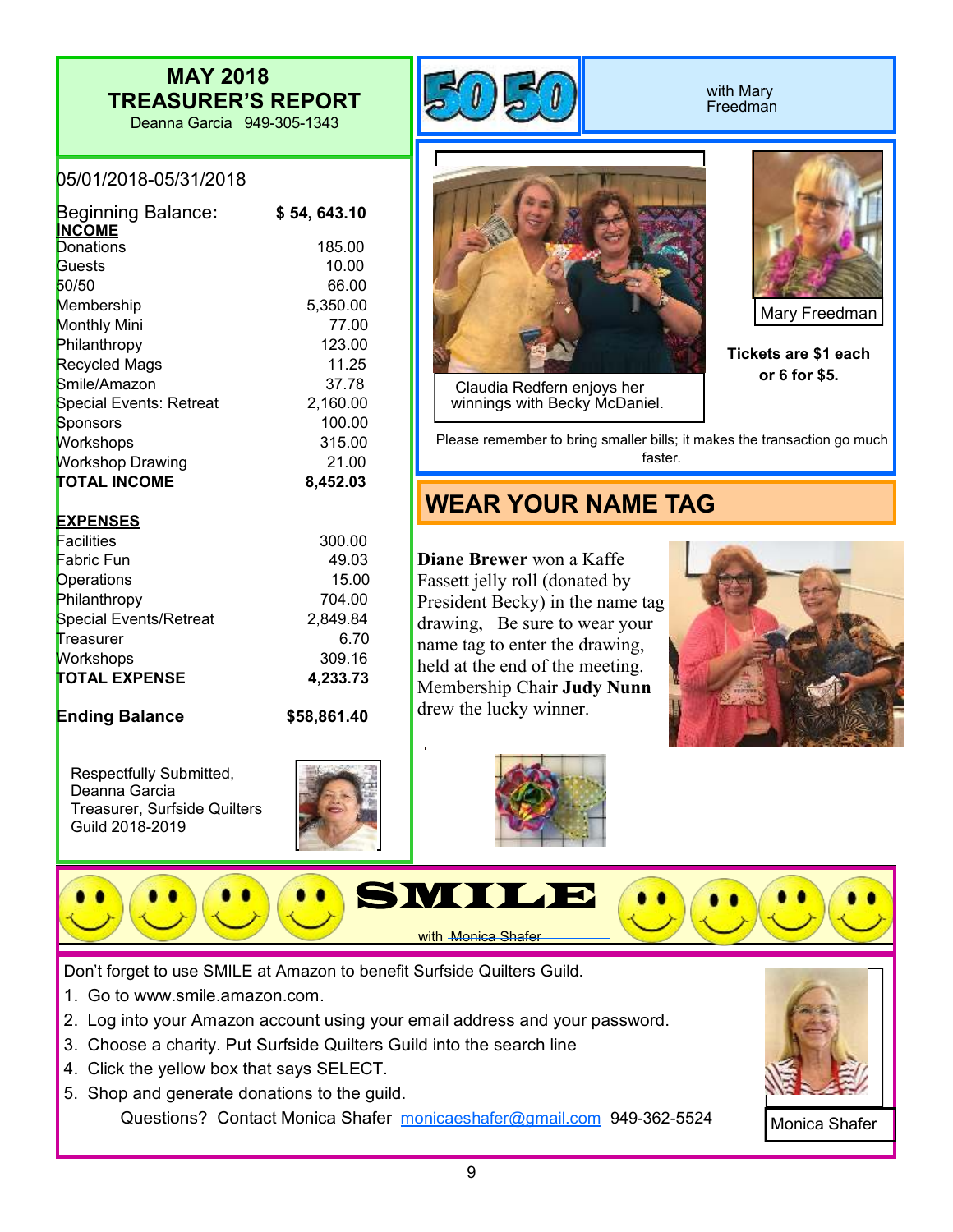**JULY BIRTHDAYS**

**Cece Bowe - July 2 Joy Ameel - July 4 Irmgard Terbrack - July 5 Mary Lois Kuhn - July 14 Anita Fleming - July 15 Margaret Arnold - July 17 Charlotte Spere - July 18 Sharon Pembrook-July 21 Monica Shafer - July 21 Phyliss Parente - July 25 Diana Imhoff - July 27 Nancy Pestal - July 27 Wendy McCalley - July 28 Michelle Lincoln - July 29 Adela Carrete - July 30 Rosalind Doidge - July 30 Janice Elliott - July 31**



Sunshine and Shadow Wendy McCalley, Karen Wendel

This has been a quiet month for sunshine and shadows. We have not heard of births, weddings, special anniversaries, or accidents and illness. Deanna Garcia was in a recent traffic incident at a stop light. She could use a hug when next you see her.

Many members are traveling near and far over this summer. As always wishes are for safe trips filled with laughter, learning, new friendships and quilt shops. Please share the joys of these travels with one another.

I trust that each if you will keep us up to date on sunshine and shadows experiences.

## PHD (Projects Half Done) GROUP

We are a "finishing group." During June we finished up project #5 on the list. We meet the fourth Friday each month at 10 AM at Maggie Bell's clubhouse in Dana Point.

In July we will work on Project #3. Contact **Johanne Gibson or Sheri Hill** for more information and directions.

## **PLACES TO GO**

**July 12-15 and July 19-22 -** "California Here We Come" Quilters Run featuring 16 shops. For information check the website: http://quiltersrun.com

**Visions Art Museum:** Contemporary Quilts and Textiles, 2825 Dewey Rd., Ste 100, San Diegol, CA. 92106…619-546-4872. Admission: \$7. Hours 10 AM-4PM Tues-Sat. Noon to 4 PM Sundays. www.visionsartmuseum.org

**July 21, 22** - Orange Grove Quilters Guild Show, Sat 9-4, Sunday 9-2, \$10.

**July 28, 29** - Quilt Extravaganza in San Marcos benefiting AQS Study Group. Call 1-800-777-4852 for info.

**August 3,4** - Big Bear Lake Quilters Guild annual show, 10 AM at the Lodge at Big Bear Lake.

**September 20-22** - San Diego Quilt Show at the Convention Center, Hall H[.](www.sandiegoquiltshow.com) [www.sandiegoquiltshow.](www.sandiegoquiltshow.com)com

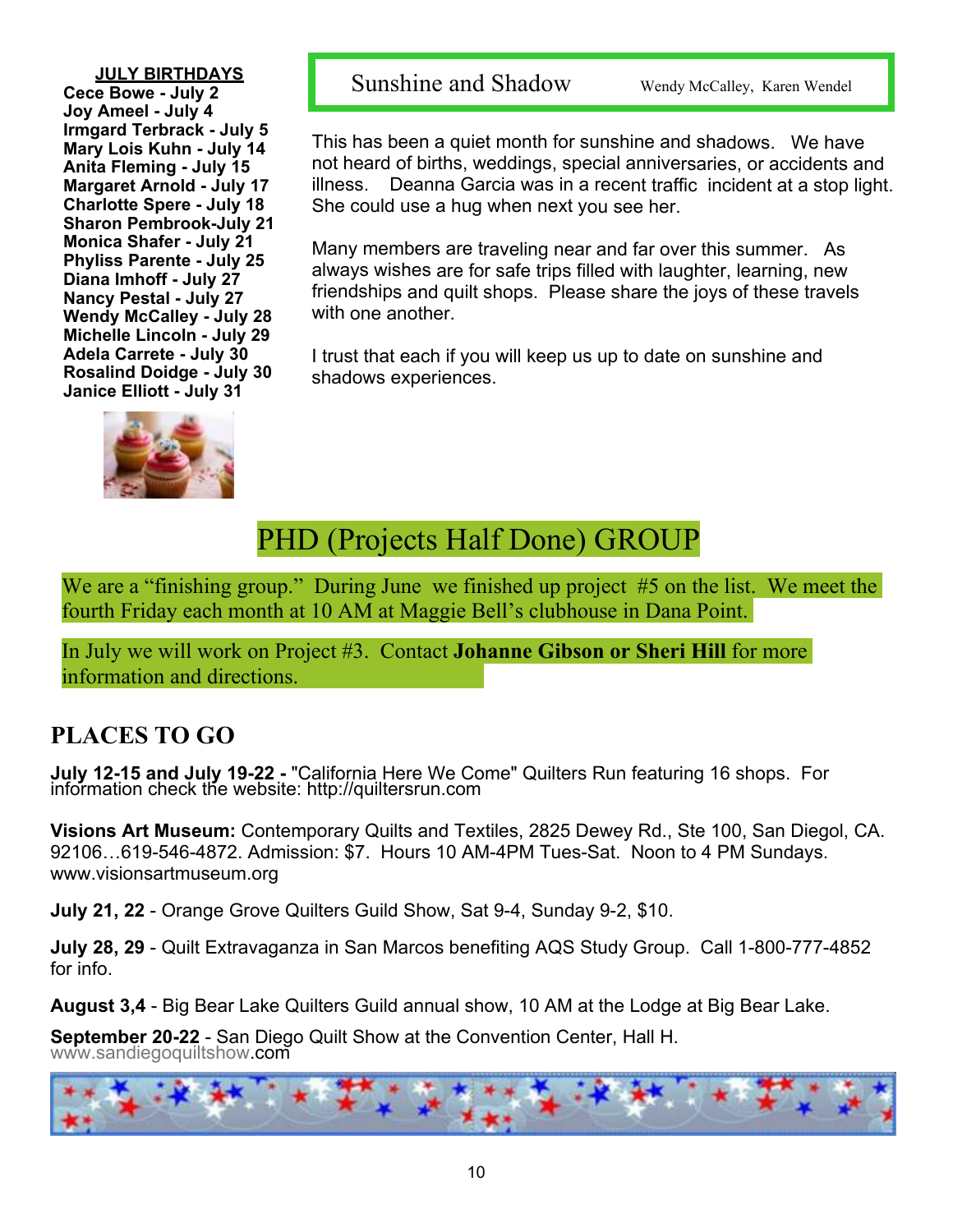# **SHOW & TELL** *Julie Vlahos and Carol Whiteside*



Odette Osantowski with "Road Trip, 2017" Cathie Opila with "Casa Romantica"



Nancy Ota with " Bertie's Year " (Bonnie Sullivan)







Joy Ameel, "Mystery Stars"



Mary Mulcahey, Star with friendship group. Jamie Culbertson, handpieced, hand quilted.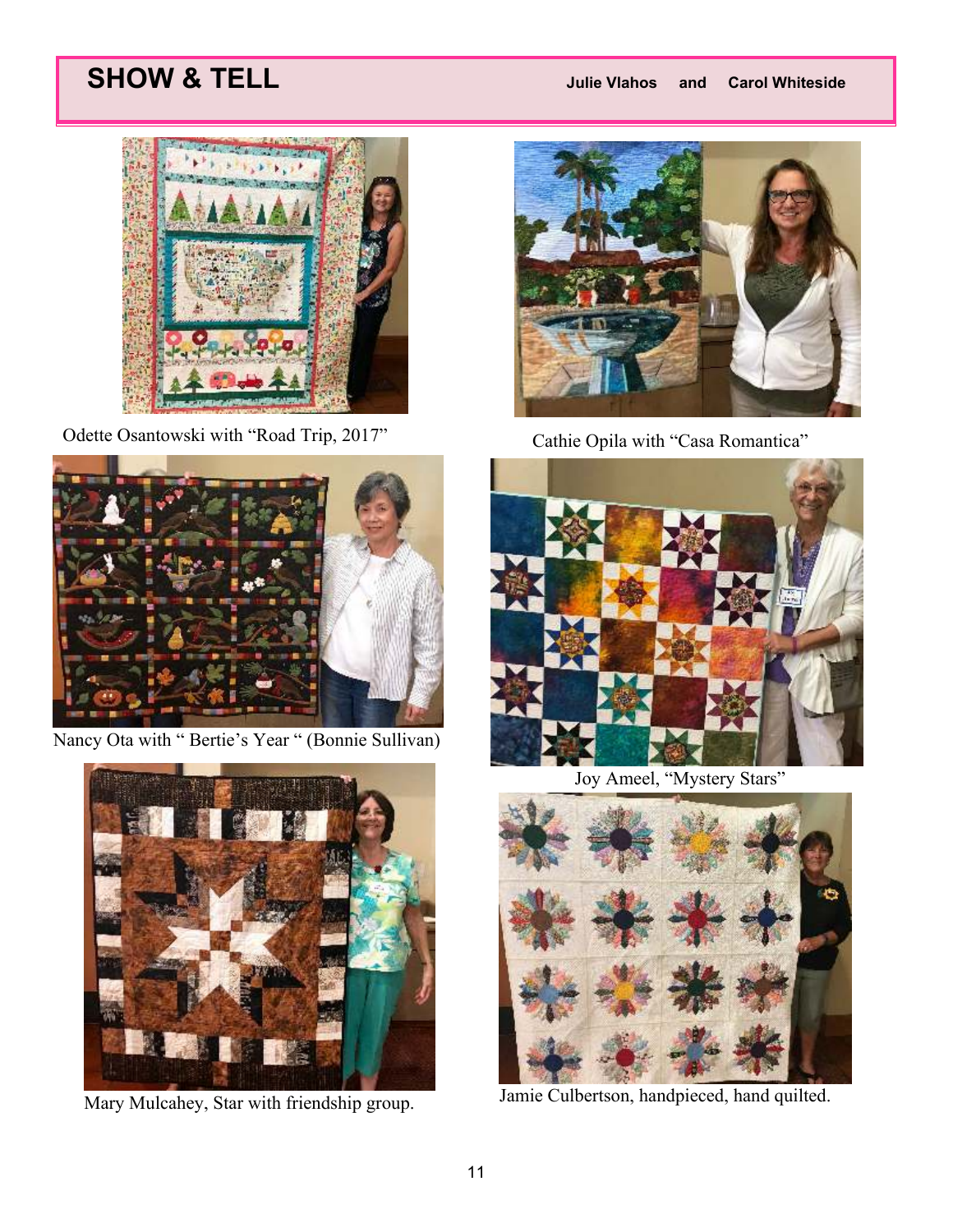## **SHOW & TELL**



Jeanne Tavasci with "Cozy Quilt"



Jan Hirth with "Halo," Jan Kingwell pattern. Mary Mulcahey with "Cityscape"





Vickie Janis with "Angelina:





Betty Collins with animal quilt Joann Bishop with "Pickledish," Kaffe Fassett.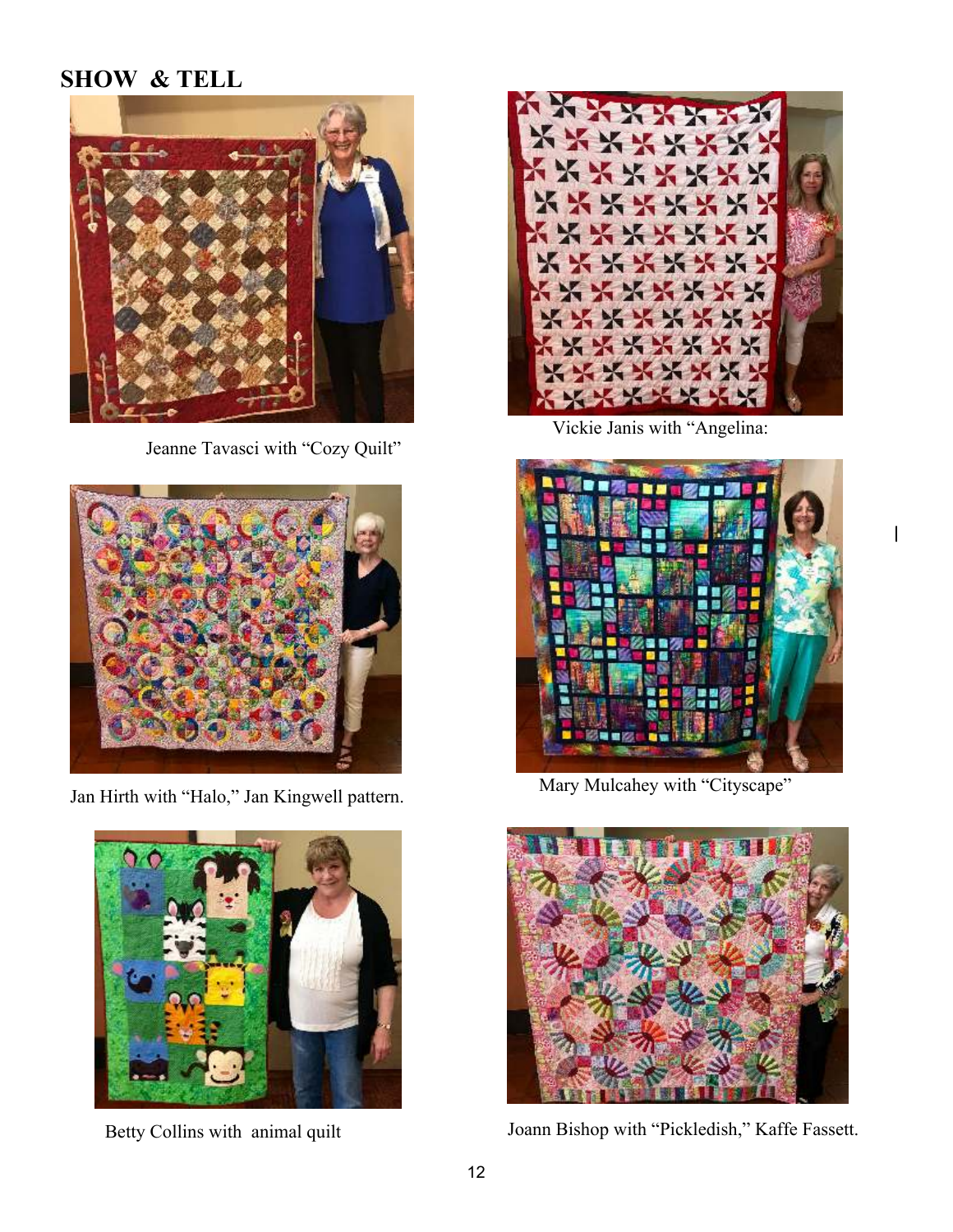## **SHOW & TELL**





Barbara Seidel, "Sunflowers"



pillow case for Alexander

### **SPONSORS**



made to creat ANAHEIM 1189 N. Euclid St. 92801 714.774.3460

**BERNINA<sup>0</sup>** 

Family Owned & Operated Since 1956 Sales & Repair Authorized BERNINA & Baby Lock Dealers

Sewing&<br>©Fabric Center

**WE LOVE OF SENING TUSTIN** 600 E. Rrst 5t. 92780 714 669 0583

Shop Mel's for all of your sewing needs Quilting, Embroidery and Sergers Machines 100% Cotton Fabric, Notions and Accessories Our classes and clubs can be found online at www.melssewing.com or contact us at info@melssewing.com.



Patches Sewing Quilts - Longarm custom quilting Quilt making, restoration and lessons

> Elizabeth Geer 26822 Via Matador Mission Viejo, CA 92691

> > 949-581-3181 949-230-2311 elizamusic@aol.com



### April 21 - July 8, 2018

**Things that Matter** Coalition of Artists with Purpose

> **Dangling Participles** Lynne Hodgman

**Lyrical Landscapes** Sue Britt

**Night Sky** Visions Members' Challenge

**VISIONS ART MUSEUM** Hourary Quilly + Tax

2025 Dewey Road, Suta 100 San Diego, C.A.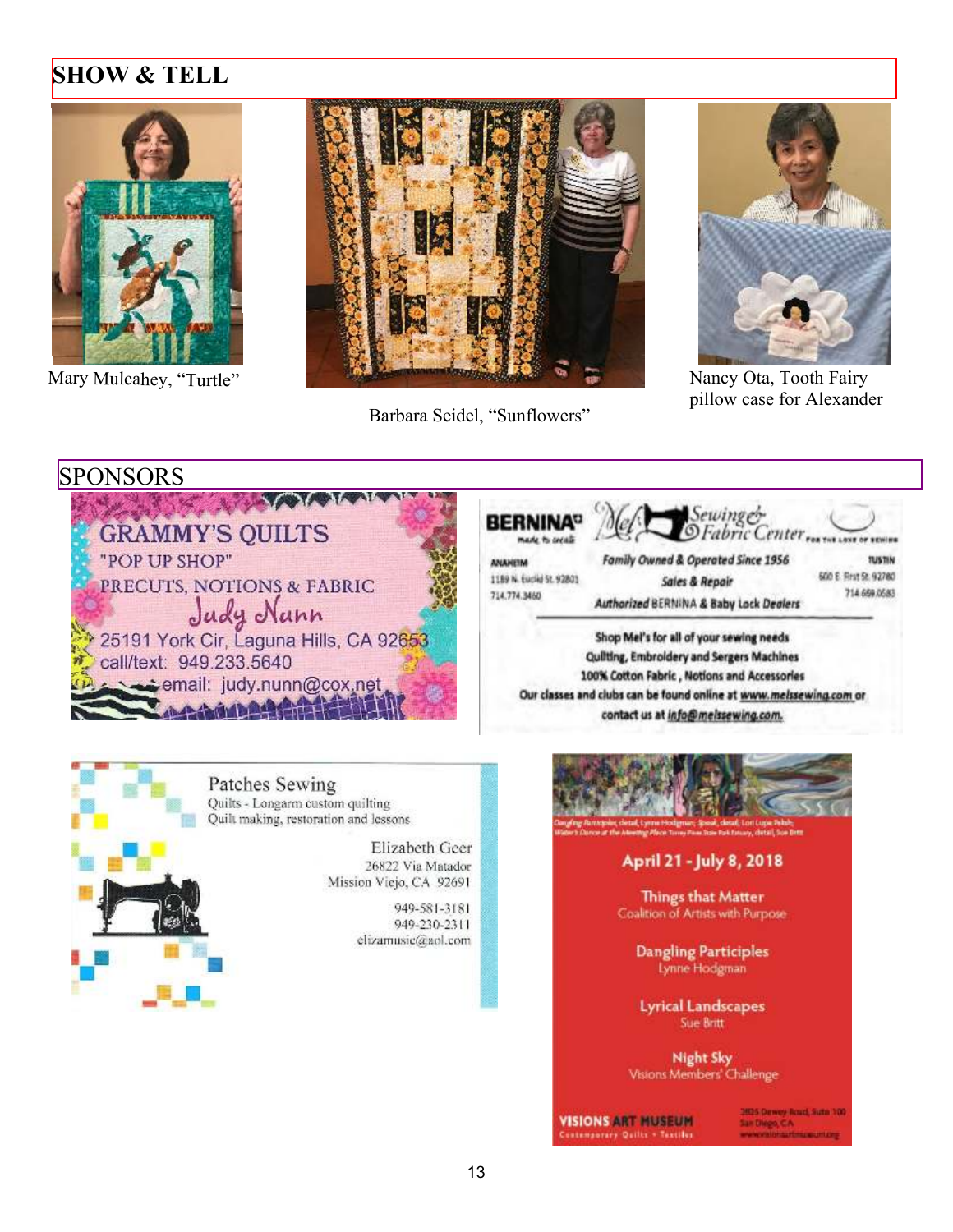## **SUPPORT OUR SPONSORS - LET THEM KNOW YOU ARE A MEMBER**

# Fet Questers Quilt Shop

728 Civic Center Dr. (formerly Escondido Ave.) - Vista, CA 92084 760-758-8308 www.fatguartersquiltshop.com

> Monday - Saturday 10 am - 5:30 pm **Closed on Sunday**

Stop by and be inspired -Meet your friends at Fat Quarters Quilt Shop!



www.moores-sew.com

**Cosmic Quilting** Longarm Quilting Services Classroom & Meeting Space

**Karen Miller** 949-281-7728 mobile 949-716-6777 studio

23011 Moulton Pkwy, A-15 Laguna Hills, CA 92653 cosmicquilting@gmail.com cosmicquilting.com



# **OUTLAW QUILTING**

Longarm Quilting Services

**Vivien Hawker** 949-375-1037 outlawquilting@gmail.com



714-639-3245 www.orangequiltbee.com 628 E Katella Ave. - Orange. CA 92867 714-639-3391 fax



pre-cuts, fabric & handmade quilts

Quiltmymemories.com

T-shirt, memory quits and custom quilts

949-583-0867

Lillianplee@cox.net longarm computerized machine quilter

Cathie Opila **Long Arm Quilting Consignment Quilting** 

> copila@cathiequilts4u.com 949-887-2742





Long Arm Quilting - Quilt Finishing Services

### **CAROLYNNE LOMBARD**

23011 Moulton Pkwy, Unit A-15, Laguna Hills, CA 92653 (949)540-9871 - carolynne@carolynnesquilting.com www.carolynnesquilting.com